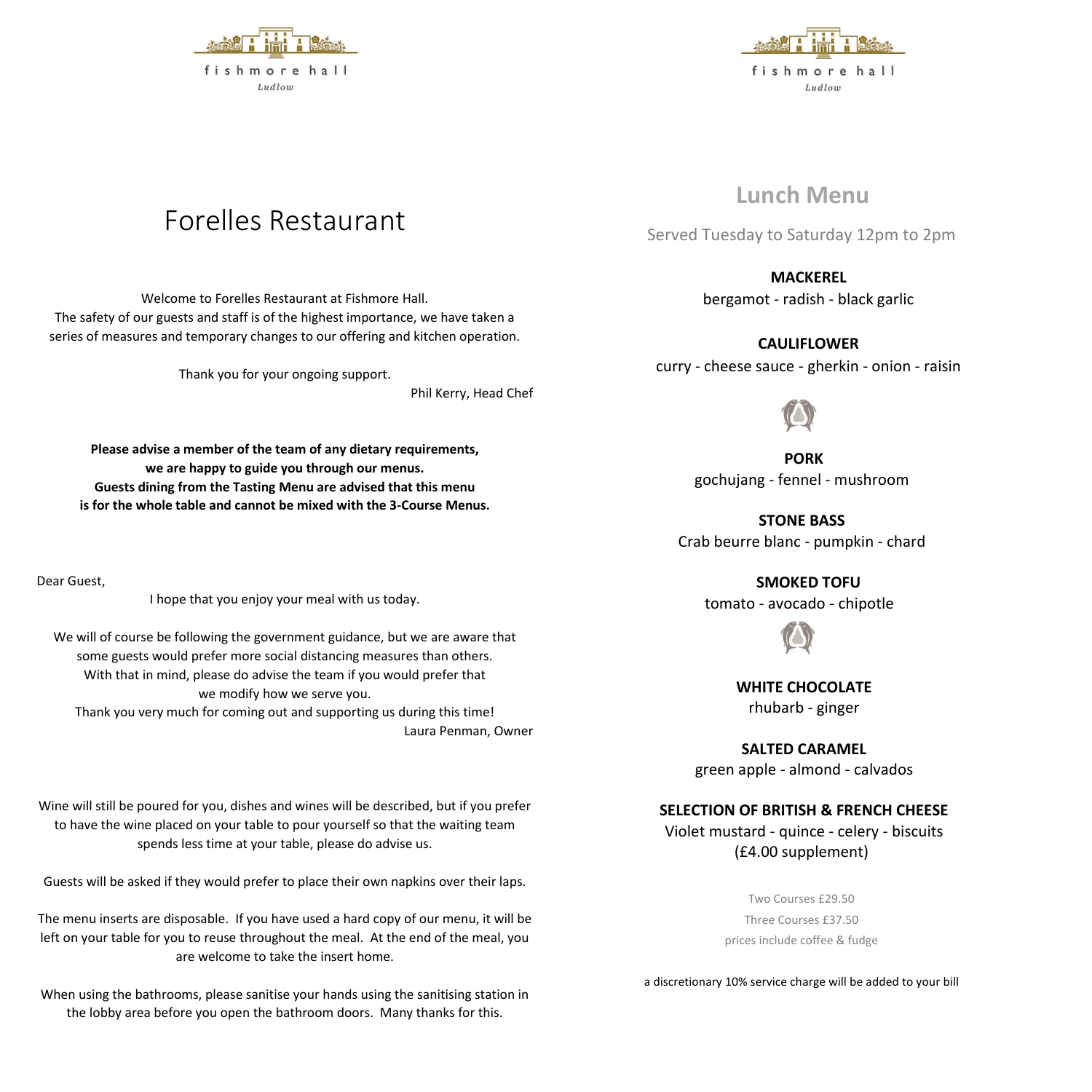

Tasting Menu

**CANAPÉ**

**ROAST ONION CONSOMMÉ** emmental - truffle

**ASPARAGUS** jersey royal - egg yolk - wild garlic *Muscadet de Sevre et Maine Sur Lie, France* 

**CHAULK STREAM TROUT** cucumber - cultured buttermilk - yuzu *Chardonnay, Wente « Morning Fog » USA*

**BEEF**

 onion - mushroom - hazelnut - parsley *Les Roches De Yon Figeac, Saint Emilion, France*



**RHUBARB** Damson - mascarpone - ginger *Gusbourne Rose, 2018, England*

**CHOCOLATE** caramelia - sherry - yoghurt *Domaine de Grange Neuve, Monbazillac, France* 

### **SELECTION OF BRITISH & FRENCH CHEESE**

Violet mustard - quince - celery - biscuits *Taylors Late Bottle Vintage, 2015 Port £6.50 Supplement Cheese £8 Supplement*

**Petit Fours**

Tasting Menu £85 Wine Pairing £39



Vegetarian Tasting Menu

**CANAPÉ**

**ROAST ONION CONSOMMÉ** emmental - truffle

**ASPARAGUS** jersey royal - egg yolk - wild garlic *Muscadet de Sevre et Maine Sur Lie, France* 

**GOATS CHEESE** red onion - parsley - cider - walnut - oats *Chardonnay, Wente « Morning Fog » USA*

**CAULIFLOWER** curry - cheese sauce - gherkin - shallot - raisin *Sauvignon Blanc, Fellowship, NZ*

**RHUBARB** Damson - mascarpone - ginger *Gusbourne Rose, 2018, England*

**CHOCOLATE** caramelia - sherry - yoghurt *Domaine de Grange Neuve, Monbazillac, France* 

#### **SELECTION OF BRITISH & FRENCH CHEESE**

Violet mustard - quince - celery - biscuits *Taylors Late Bottled Vintage, 2015*

> *Port £6.50 Supplement Cheese £8 Supplement*

> > **Petit Fours**

 Tasting Menu £85 Wine Pairing £39

a discretionary 10% service charge will be added to your bill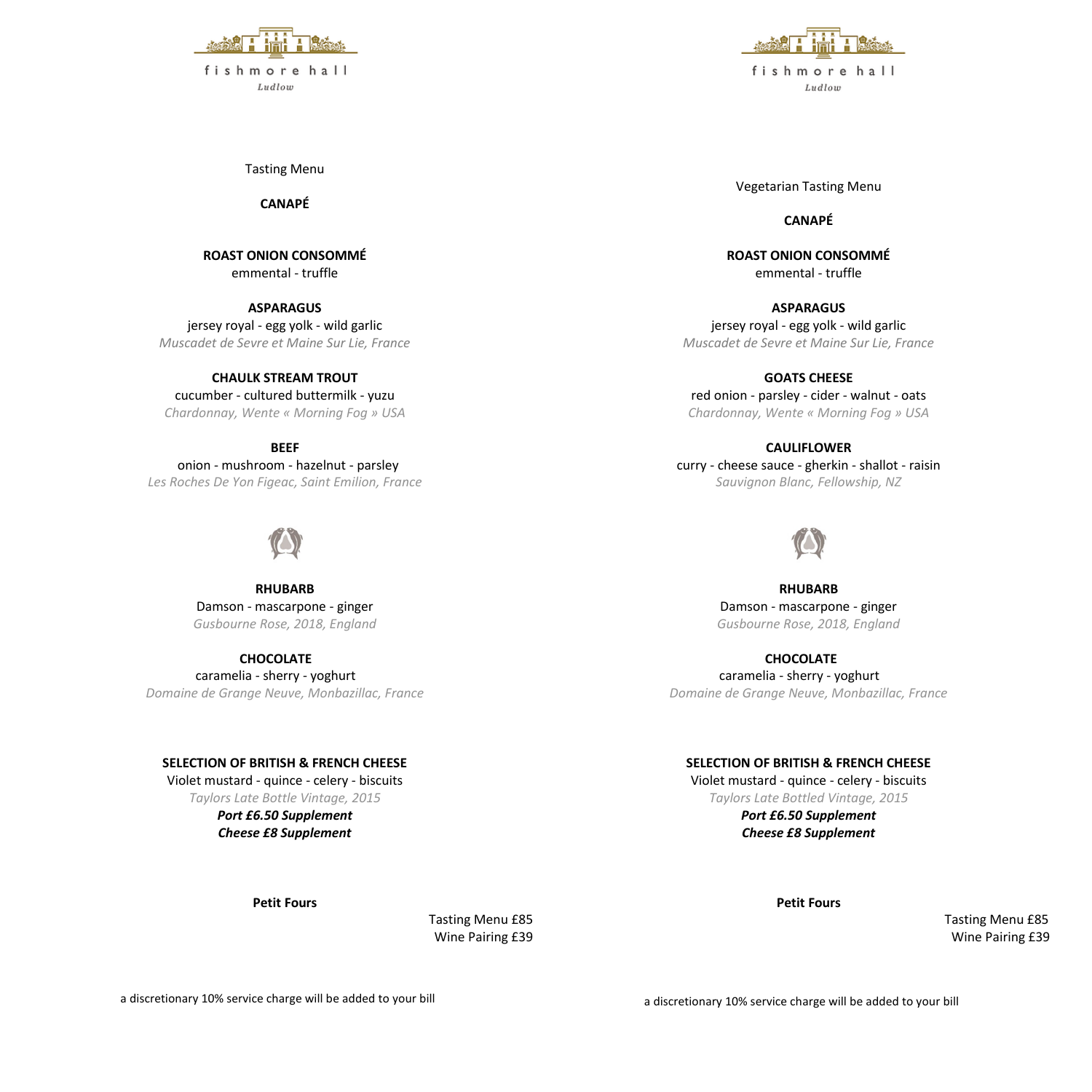

 $Ludlow$ 



**Starter** 

**SQUAB**  mushroom - truffle - turnip - miso **Main** 

**LAMB** aubergine - sweetbread - ricotta - courgette

**MACKEREL** bergamot - radish - black garlic - nori

**STONE BASS**  pumpkin - crab - lemon - chard - samphire

**CAULIFLOWER** curry - cheese sauce - gherkin - onion - raisin

**GOATS CHEESE** red onion - parsley - cider - oats - walnut **IBERICO PORK**

gochujang - fennel - caraway - palm - mushroom

**SMOKED TOFU** Chipotle - tomato - pinto beans - avocado